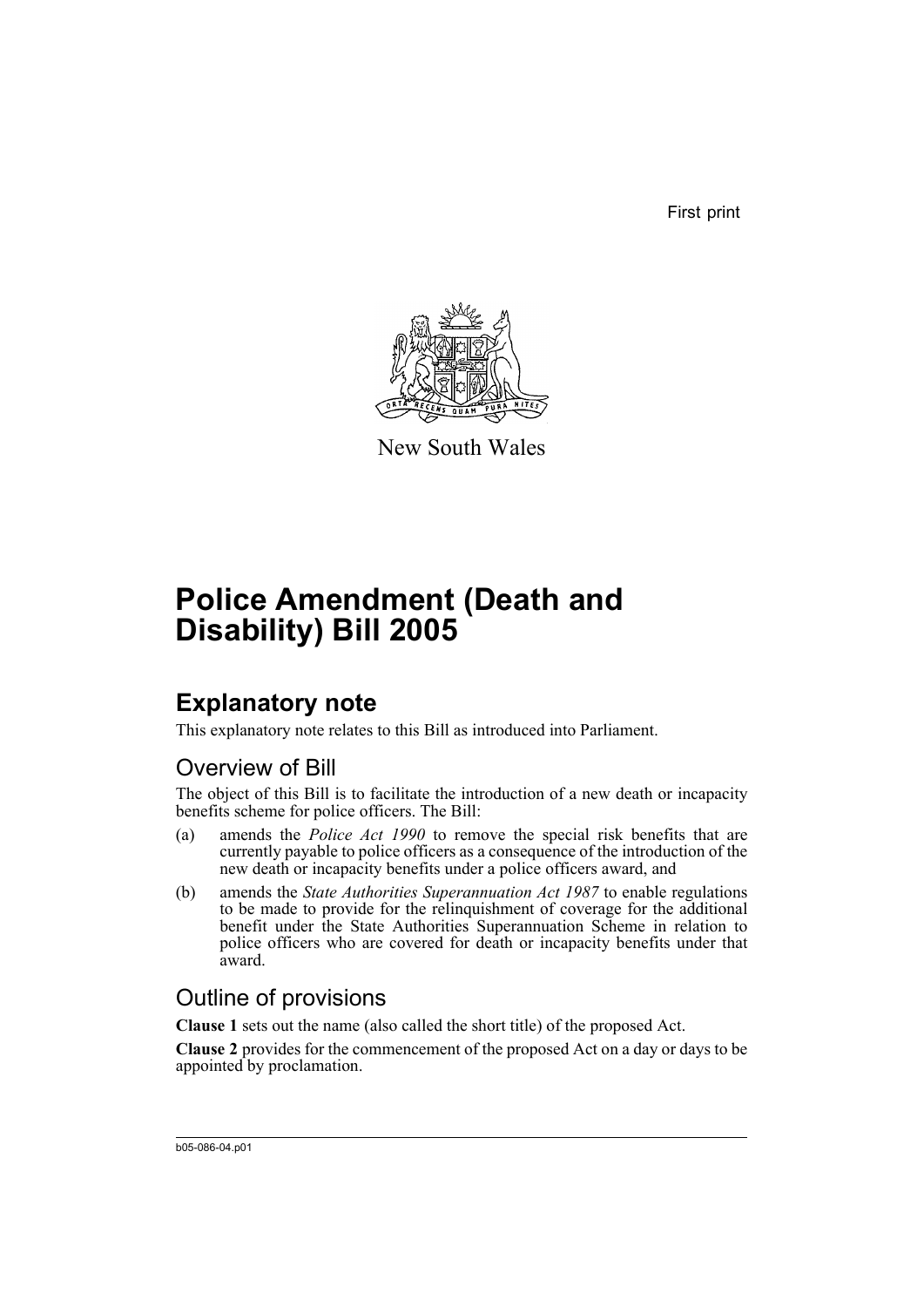Explanatory note

**Clause 3** is a formal provision that gives effect to the amendments to the *Police Act 1990* set out in Schedule 1.

**Clause 4** is a formal provision that gives effect to the amendments to the *State Authorities Superannuation Act 1987* set out in Schedule 2.

**Clause 5** amends the *Police Regulation 2000* as a consequence of the amendments set out in Schedule 1.

# **Schedule 1 Amendment of Police Act 1990**

**Schedule 1 [1]** repeals section 216 (Special risk benefit where certain police officers hurt on duty) of the *Police Act 1990* which currently gives the Commissioner of Police a discretion to make a payment in respect of a police officer who is retired from NSW Police, or dies, because of physical or mental incapacity caused by the officer being hurt on duty. This benefit is to be replaced by new death or incapacity benefits that will be available to police officers under a scheme to be established by a specified industrial award relating to police officers. The scheme will be available to police officers other than officers who are contributors to the Police Superannuation Scheme, that is, officers employed on or after 1 April 1988.

The special risk benefit provisions in section 216AA of the *Police Act 1990*, which relate to students of policing, will remain effective. Therefore, **Schedule 1 [2]–[4]** make consequential amendments to sections 216AA and 216A (Determination by District Court) of that Act to remove references to section 216.

**Schedule 1 [5]** enables savings and transitional regulations to be made as a consequence of the proposed amendments.

**Schedule 1 [6]** inserts savings and transitional provisions as a consequence of the proposed amendments. The Commissioner may still make a payment under section  $216$  as if that section had not been repealed if the police officer was hurt on duty before the repeal of that section, but only if he or she is not subsequently entitled to a death or incapacity benefit under the specified industrial award. If an amount is paid under section 216 or 216A in relation to a physical or mental injury for which a death or incapacity benefit is also paid, the person to whom the amount is paid is liable to repay the amount to the Commissioner. The amount may be recovered by the Commissioner in a court of competent jurisdiction.

## **Schedule 2 Amendment of State Authorities Superannuation Act 1987**

**Schedule 2 [1]** inserts proposed Part 5D (proposed sections 46AI–46AK) into the *State Authorities Superannuation Act 1987* which provides for the making of regulations to give effect to the provisions of a specified industrial award under which police officers are entitled to death or incapacity benefits. Regulations may be made as to the effect on existing coverage under that Act for a death or incapacity benefit, and liability to pay the additional benefit levy, if a contributor or former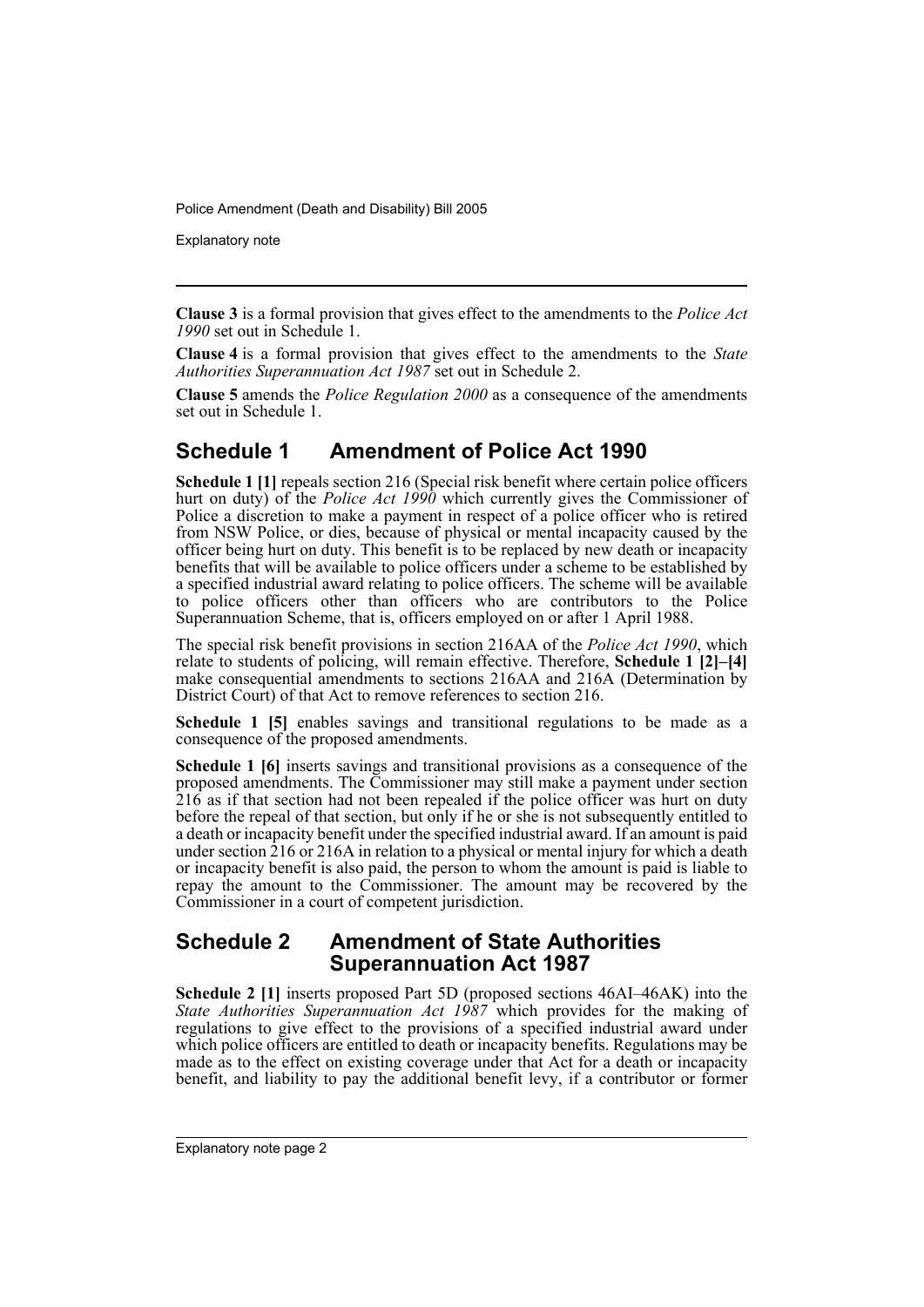Explanatory note

**Schedule 2 [2]** enables savings and transitional regulations to be made as a consequence of the proposed amendments.

contributor is covered for a death or incapacity benefit under the specified industrial award. Regulations may also be made in relation to preventing the repayment of any additional benefit levy paid by a contributor or former contributor who is or was a police officer.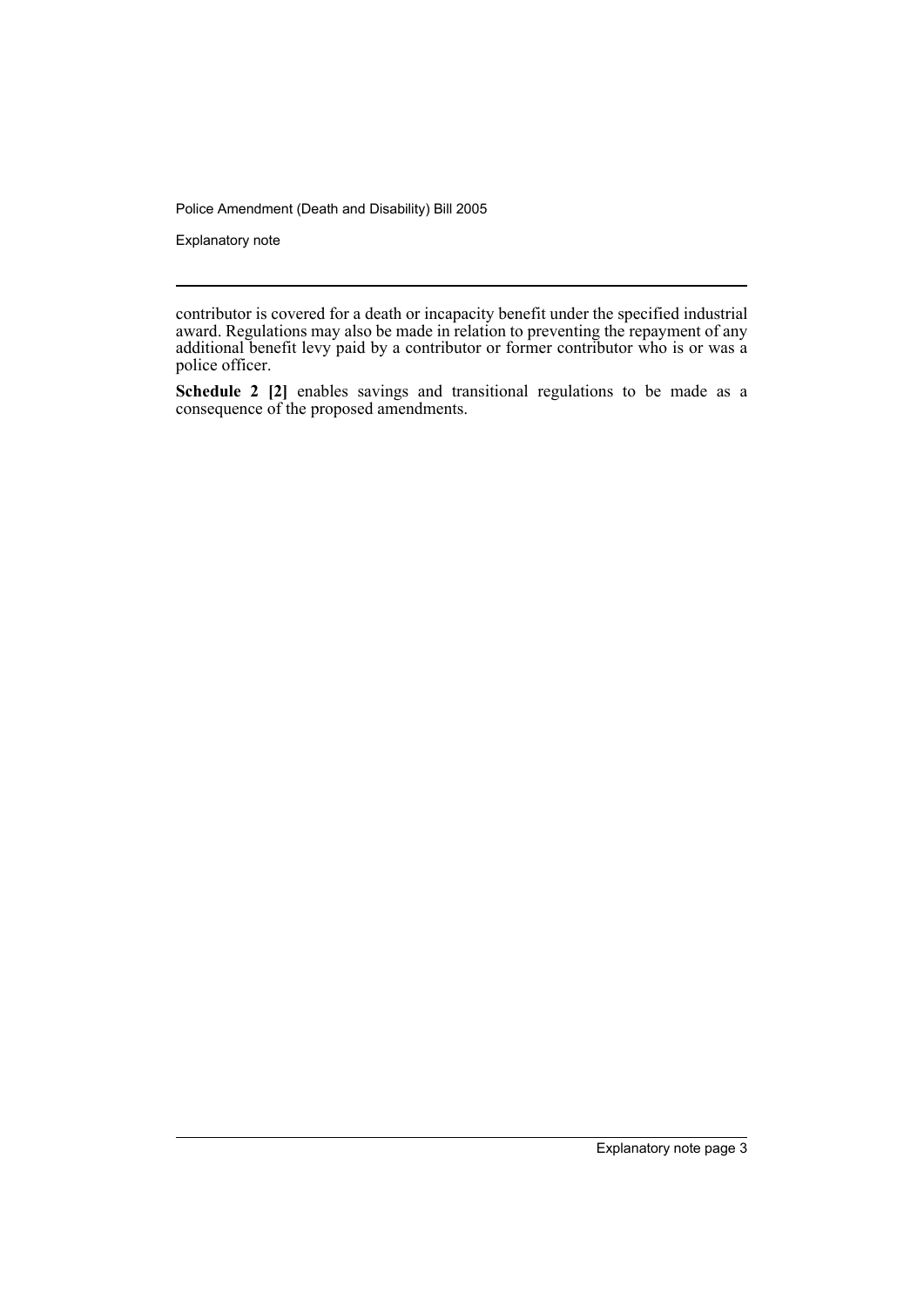Explanatory note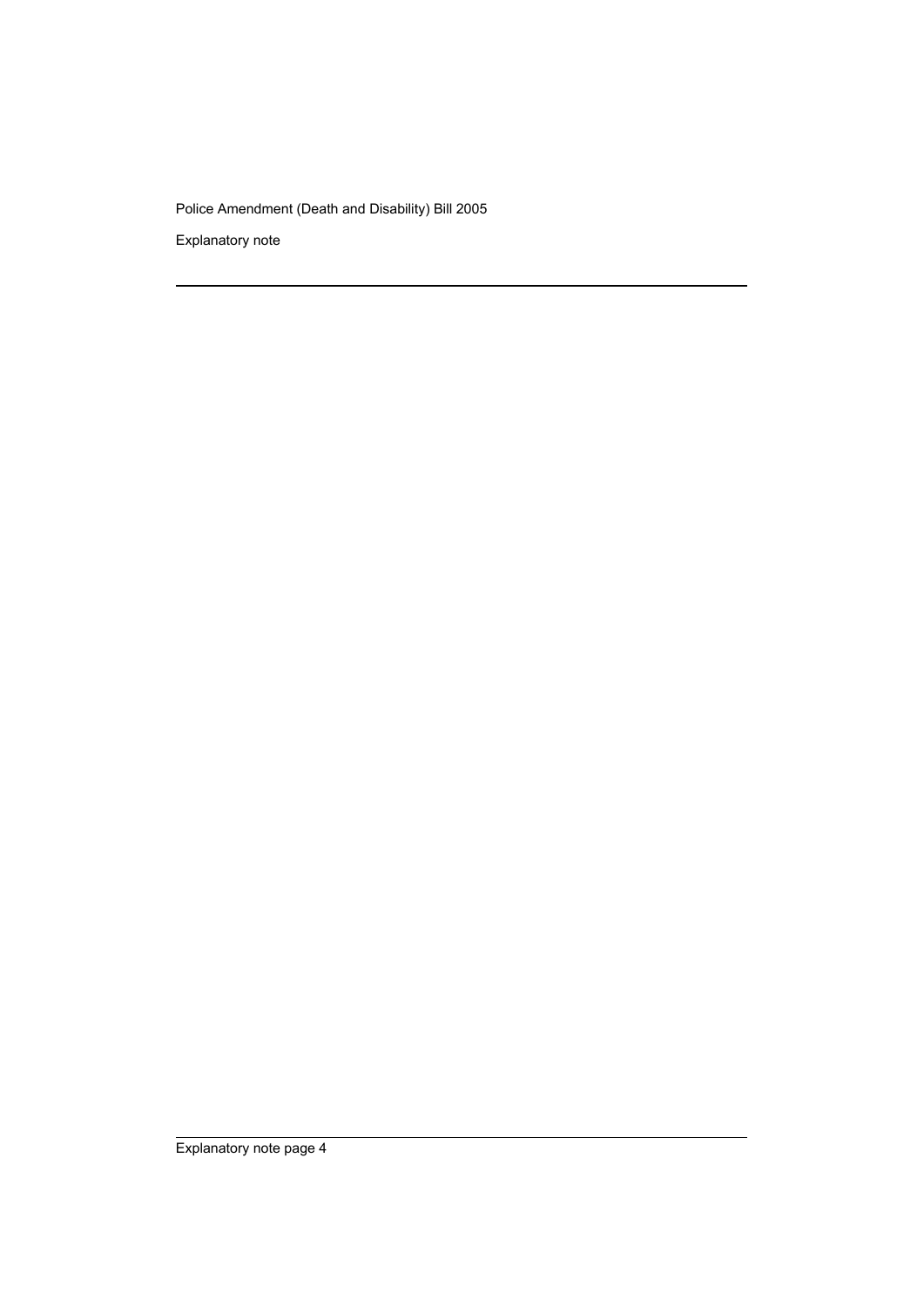First print



New South Wales

# **Police Amendment (Death and Disability) Bill 2005**

# **Contents**

|                                                                  | Page |
|------------------------------------------------------------------|------|
| Name of Act                                                      |      |
| Commencement                                                     |      |
| Amendment of Police Act 1990 No 47                               |      |
| Amendment of State Authorities Superannuation Act 1987<br>No 211 | 2    |
| Amendment of Police Regulation 2000                              |      |
| Amendment of Police Act 1990                                     | 3    |
| Amendment of State Authorities Superannuation Act 1987           | 6    |
|                                                                  |      |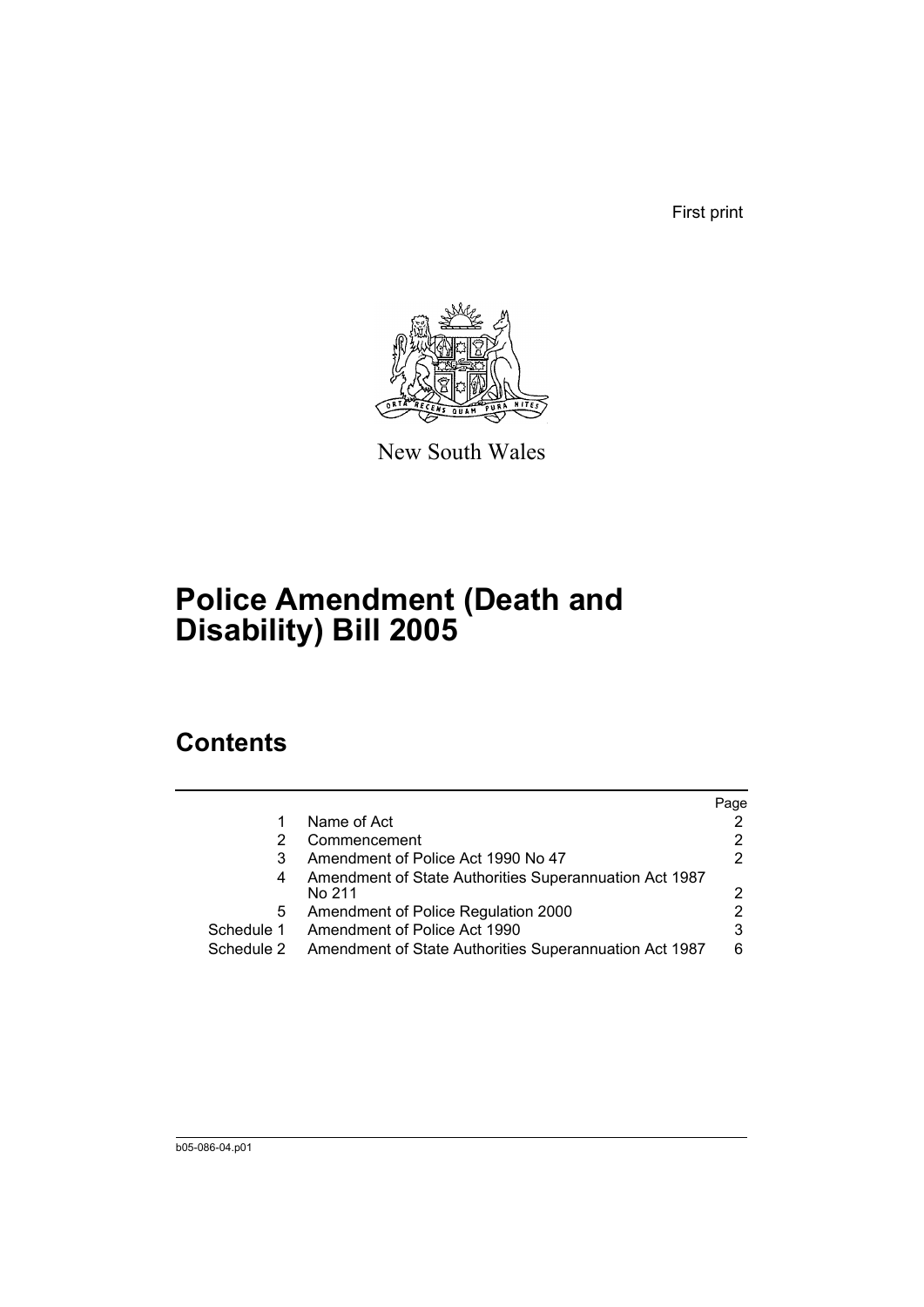Contents

Page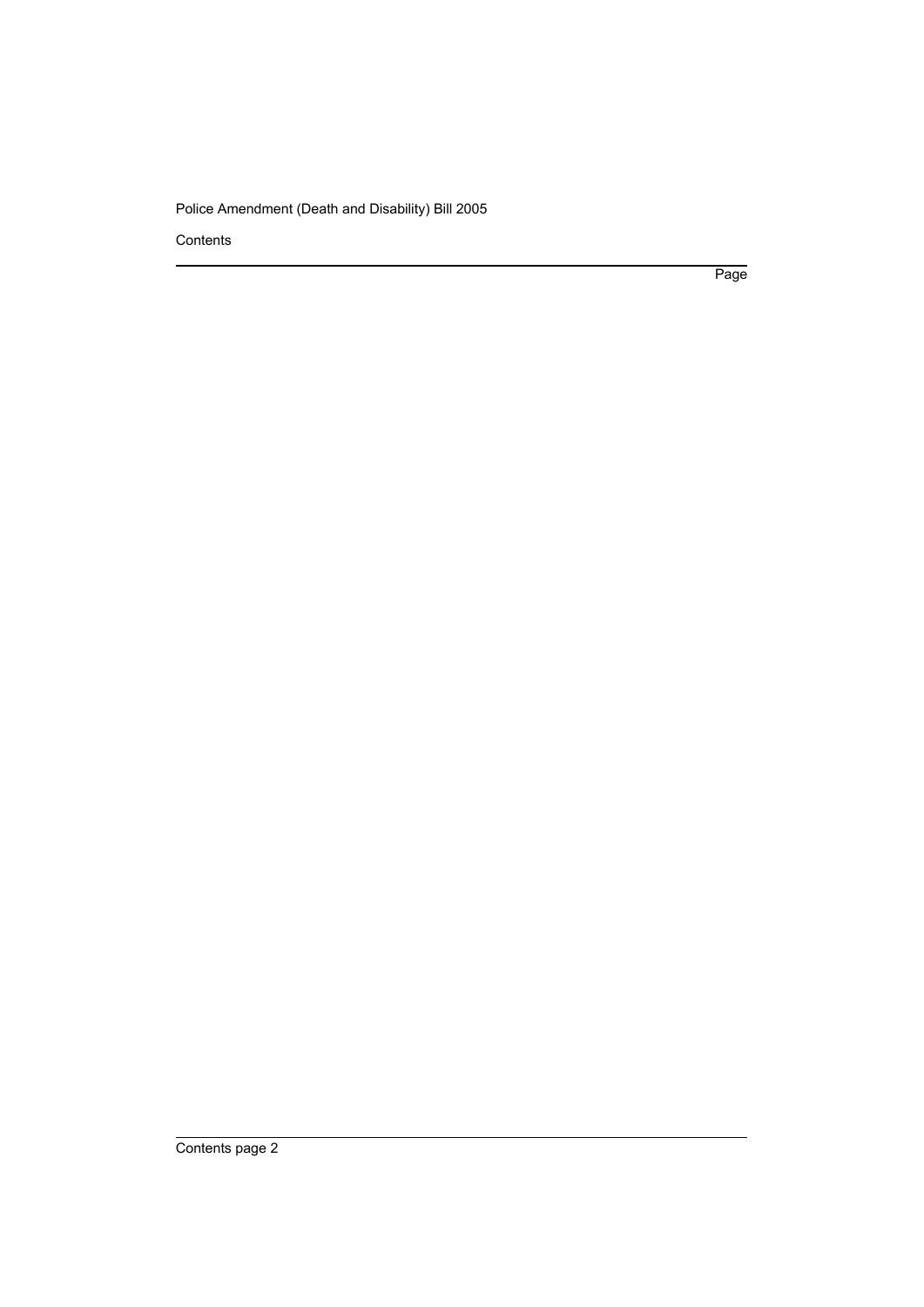

New South Wales

# **Police Amendment (Death and Disability) Bill 2005**

No , 2005

## **A Bill for**

An Act to amend the *Police Act 1990* and the *State Authorities Superannuation Act 1987* with respect to death and incapacity benefits for police officers; and for other purposes.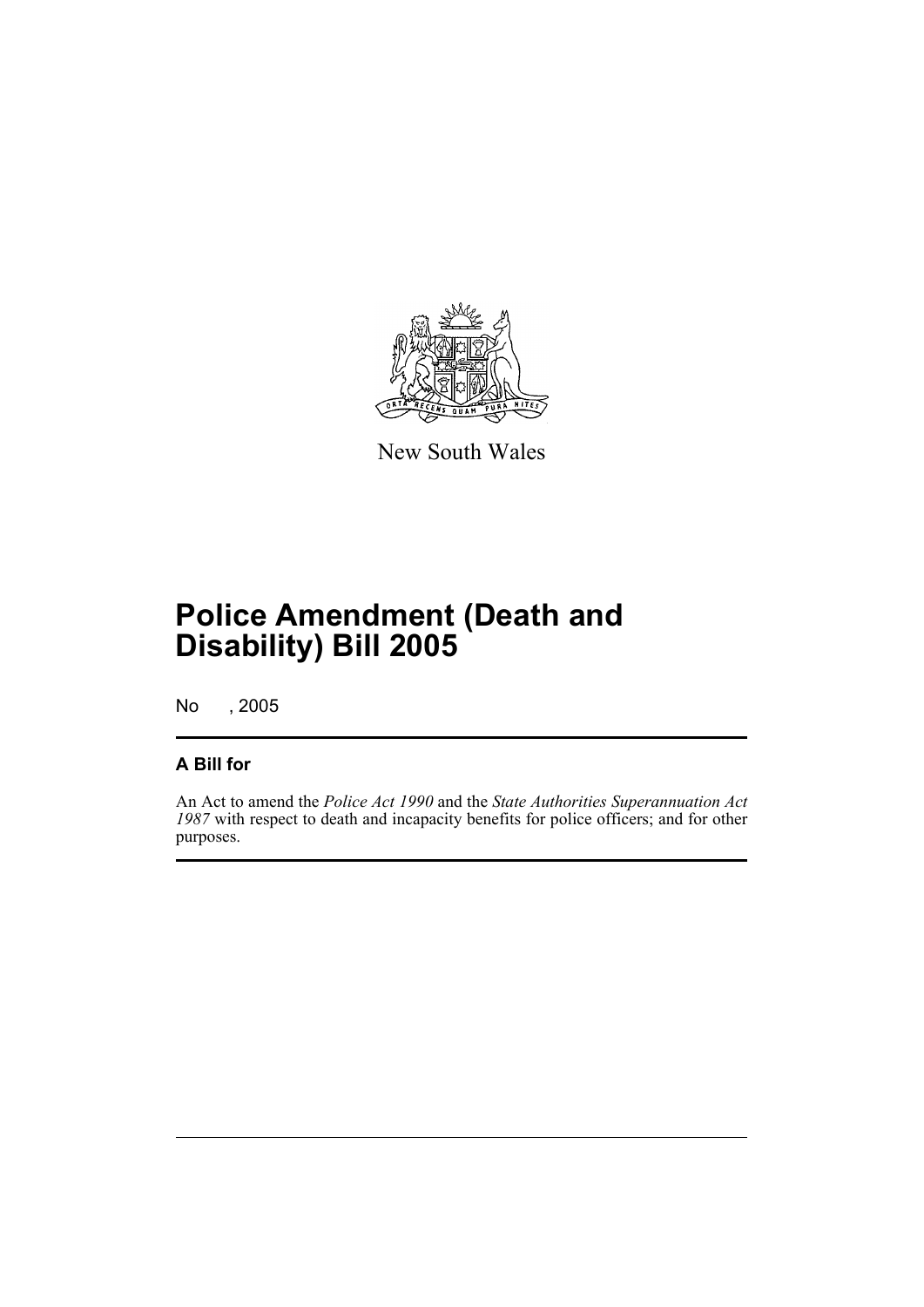<span id="page-7-4"></span><span id="page-7-3"></span><span id="page-7-2"></span><span id="page-7-1"></span><span id="page-7-0"></span>

|              | The Legislature of New South Wales enacts:                                                                                          | 1              |
|--------------|-------------------------------------------------------------------------------------------------------------------------------------|----------------|
| 1            | Name of Act                                                                                                                         | $\overline{2}$ |
|              | This Act is the <i>Police Amendment (Death and Disability) Act 2005</i> .                                                           | 3              |
| $\mathbf{2}$ | <b>Commencement</b>                                                                                                                 | 4              |
|              | This Act commences on a day or days to be appointed by proclamation.                                                                | 5              |
| 3            | <b>Amendment of Police Act 1990 No 47</b>                                                                                           | 6              |
|              | The <i>Police Act 1990</i> is amended as set out in Schedule 1.                                                                     | $\overline{7}$ |
| 4            | <b>Amendment of State Authorities Superannuation Act 1987 No 211</b>                                                                | 8              |
|              | The <i>State Authorities Superannuation Act 1987</i> is amended as set out in<br>Schedule 2.                                        | 9<br>10        |
| 5            | <b>Amendment of Police Regulation 2000</b>                                                                                          | 11             |
|              | The <i>Police Regulation 2000</i> is amended by omitting "section 216" from<br>clause 105 and by inserting instead "section 216AA". | 12<br>13       |
|              |                                                                                                                                     |                |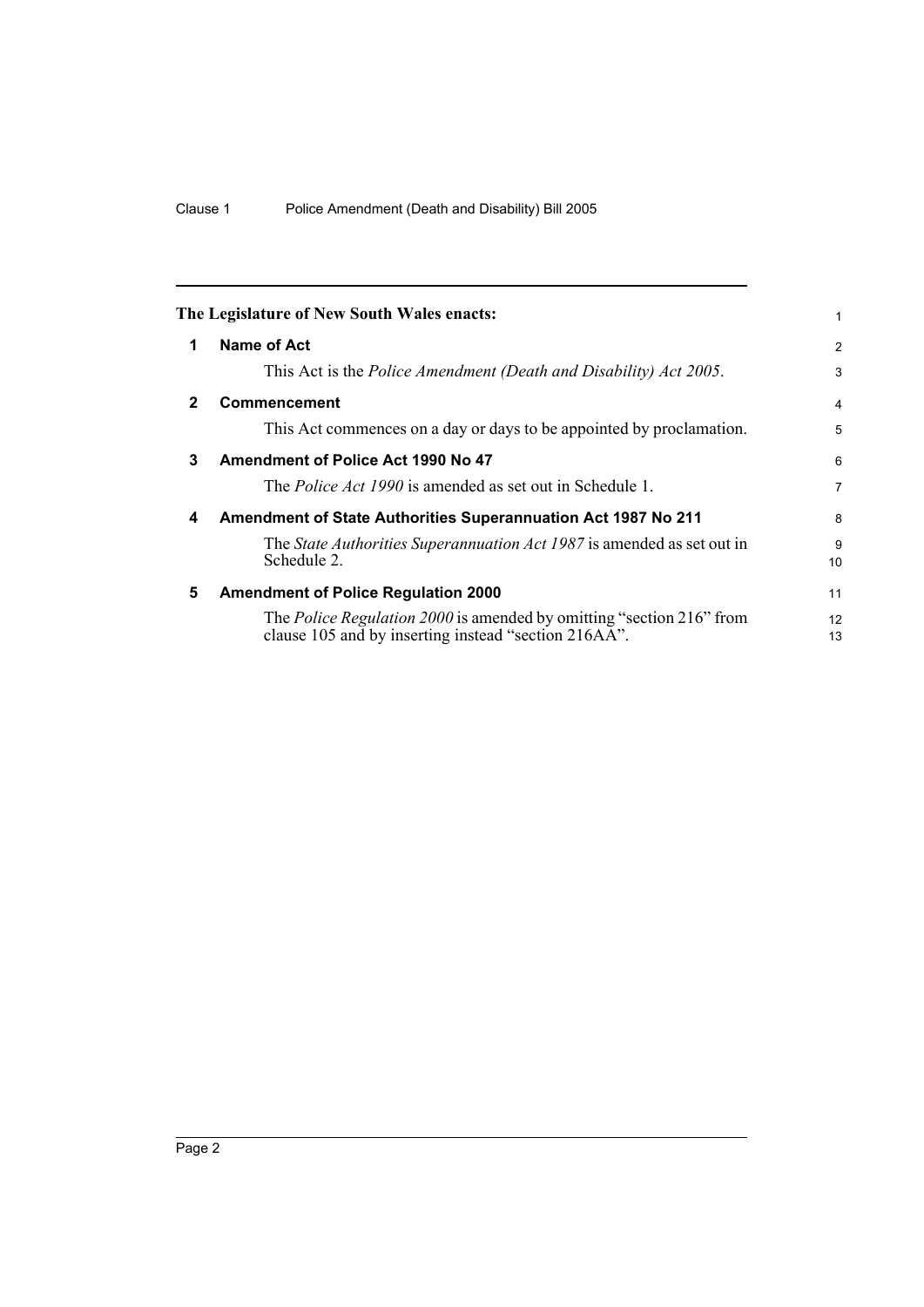Amendment of Police Act 1990 Schedule 1

<span id="page-8-0"></span>

|       | <b>Schedule 1</b>       | <b>Amendment of Police Act 1990</b>                                                                                                                                                                                                                                                                                                                                                                                                                                    | $\mathbf{1}$                           |
|-------|-------------------------|------------------------------------------------------------------------------------------------------------------------------------------------------------------------------------------------------------------------------------------------------------------------------------------------------------------------------------------------------------------------------------------------------------------------------------------------------------------------|----------------------------------------|
|       |                         | (Section 3)                                                                                                                                                                                                                                                                                                                                                                                                                                                            | 2                                      |
| [1]   | duty                    | Section 216 Special risk benefit where certain police officers hurt on                                                                                                                                                                                                                                                                                                                                                                                                 | 3<br>$\overline{4}$                    |
|       | Omit the section.       |                                                                                                                                                                                                                                                                                                                                                                                                                                                                        | 5                                      |
| [2]   |                         | Section 216AA Special risk benefit where student of policing hurt while<br>undergoing police education                                                                                                                                                                                                                                                                                                                                                                 | 6<br>$\overline{7}$                    |
|       |                         | Omit the definition of $CF$ from section 216AA (3). Insert instead:                                                                                                                                                                                                                                                                                                                                                                                                    | 8                                      |
|       |                         | $CF$ is the capitalisation factor, prescribed for the purposes of this<br>section by the regulations, for the sex of the student and for the<br>age of the student on the day on which the student was injured<br>while undergoing a police education course.                                                                                                                                                                                                          | 9<br>10<br>11<br>12                    |
| $[3]$ |                         | <b>Section 216A Determination by District Court</b>                                                                                                                                                                                                                                                                                                                                                                                                                    | 13                                     |
|       |                         | Omit section 216A (1) and (2). Insert instead:                                                                                                                                                                                                                                                                                                                                                                                                                         | 14                                     |
|       | (1)                     | An application to the District Court for a determination in<br>relation to a decision of the Commissioner under section 216AA<br>may be made by:                                                                                                                                                                                                                                                                                                                       | 15<br>16<br>17                         |
|       |                         | a student of policing referred to in section 216AA (1), or<br>(a)                                                                                                                                                                                                                                                                                                                                                                                                      | 18                                     |
|       |                         | the spouse or personal representative of a student of<br>(b)<br>policing referred to in section 216AA (2),                                                                                                                                                                                                                                                                                                                                                             | 19<br>20                               |
|       |                         | within 6 months after the decision is notified in writing to the<br>student, spouse or personal representative.                                                                                                                                                                                                                                                                                                                                                        | 21<br>22                               |
|       | (2)                     | If within 6 months after a student of policing to whom section<br>216AA applies suffers an injury that renders the student totally<br>and permanently incapacitated for work, or dies, the<br>Commissioner fails or refuses to make a decision under that<br>section in relation to the student, the Commissioner is taken, for<br>the purposes of this section, to have made a decision under that<br>section to refuse to pay any amount in relation to the student. | 23<br>24<br>25<br>26<br>27<br>28<br>29 |
| [4]   | <b>Section 216A (5)</b> |                                                                                                                                                                                                                                                                                                                                                                                                                                                                        | 30                                     |
|       | Omit "216 or".          |                                                                                                                                                                                                                                                                                                                                                                                                                                                                        |                                        |
| [5]   |                         | Schedule 4 Savings, transitional and other provisions                                                                                                                                                                                                                                                                                                                                                                                                                  | 32                                     |
|       |                         | Insert at the end of clause $2(1)$ :                                                                                                                                                                                                                                                                                                                                                                                                                                   | 33                                     |
|       |                         | Police Amendment (Death and Disability) Act 2005                                                                                                                                                                                                                                                                                                                                                                                                                       | 34                                     |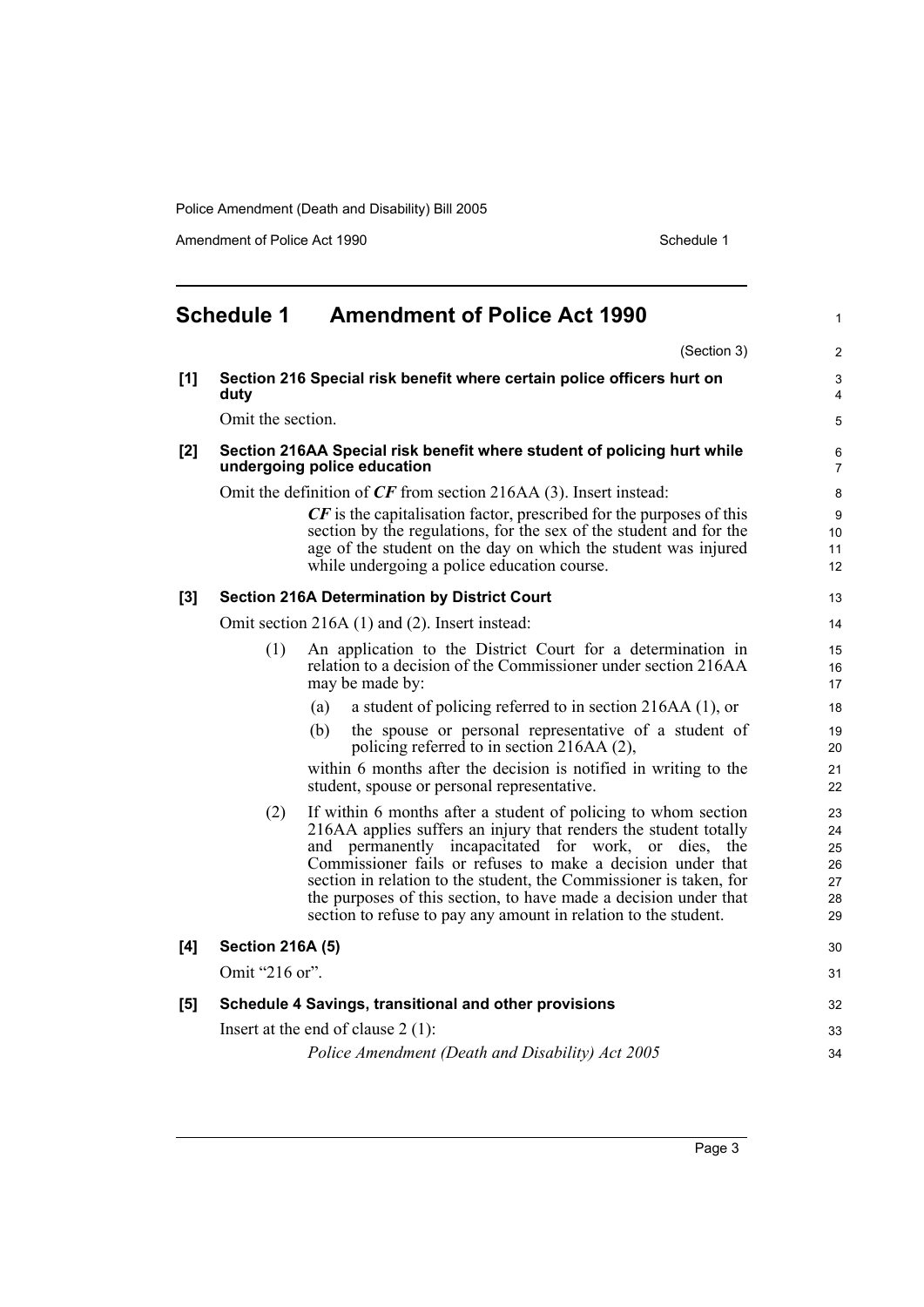Schedule 1 Amendment of Police Act 1990

#### **[6] Schedule 4, Part 22**

Insert after Part 21:

### **Part 22 Provisions consequent on enactment of Police Amendment (Death and Disability) Act 2005**

#### **68 Definitions**

6 7

1  $\mathfrak{p}$ 

3 4 5

### In this Part:

*amending Act* means the *Police Amendment (Death and Disability) Act 2005*.

*death or incapacity benefit* means a benefit payable to or in respect of a police officer under a police officers award (whether provided for in that award or by or under any Act, law or instrument) if:

- (a) the police officer dies, or
- (b) the police officer suffers total and permanent incapacity or partial and permanent incapacity.

*hurt on duty* has the same meaning as in section 216 (6) (as in force immediately before its repeal by the amending Act).

*police officers award* means a State industrial instrument applying to police officers and prescribed by the regulations for the purposes of this definition.

#### **69 Savings in relation to special risk benefits**

- (1) Sections 216 and 216A (as in force immediately before the commencement of Schedule 1 [1] to the amending Act) continue to apply to and in respect of a police officer as if those sections had not been repealed and amended, respectively, if:
	- (a) the police officer was hurt on duty before the repeal of section 216, and
	- (b) he or she is not subsequently entitled to a death or incapacity benefit in respect of that injury.
- (2) If an amount is paid under section 216 or 216A (as in force immediately before the commencement of Schedule 1 [1] to the amending Act) in relation to a physical or mental injury for which a death or incapacity benefit is also paid, the person to whom the amount is paid is liable to repay the amount to the Commissioner.
- (3) Any amount due to the Commissioner under this clause may be recovered as a debt in a court of competent jurisdiction.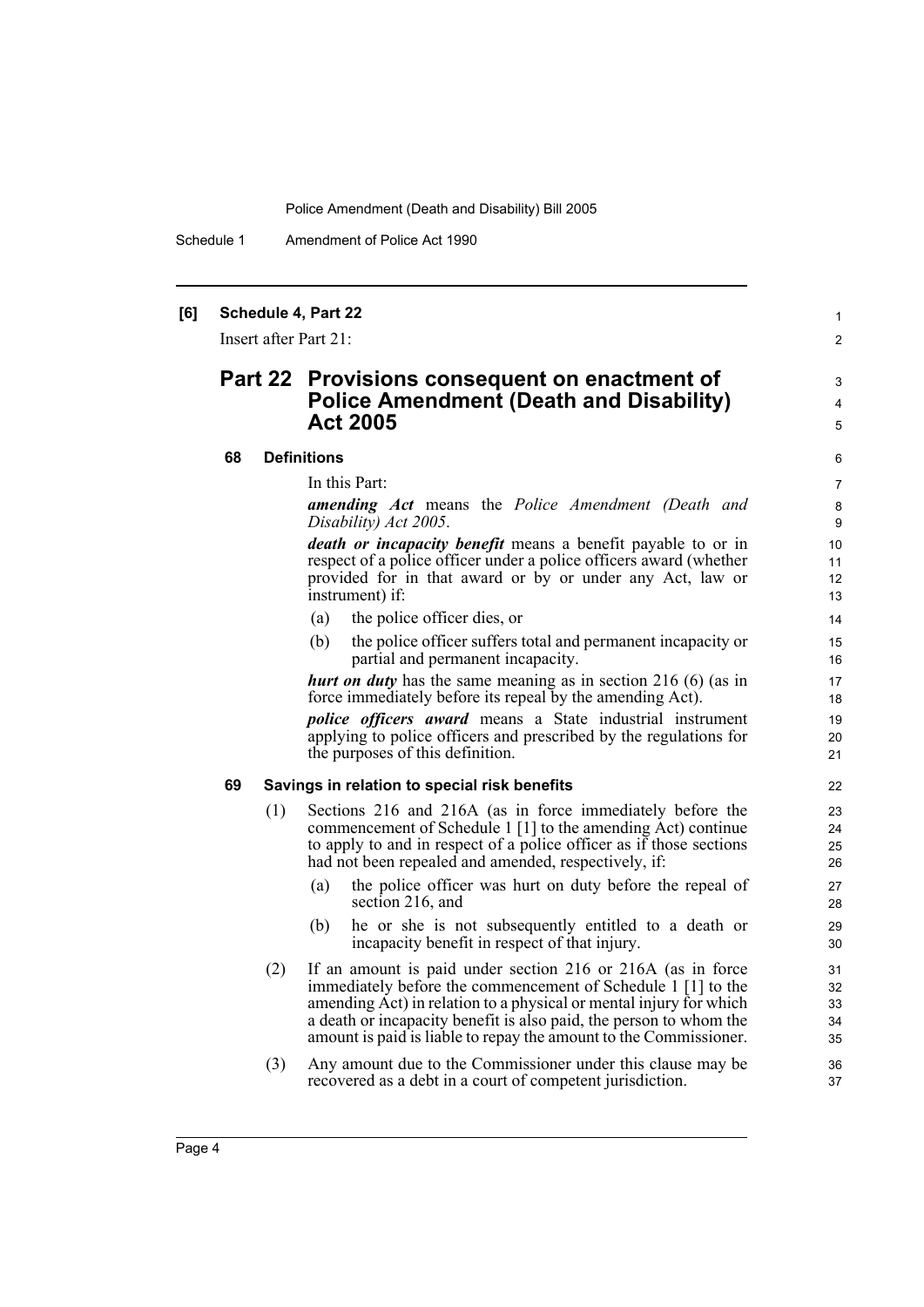Amendment of Police Act 1990 Schedule 1

(4) Subclauses (2) and (3) apply whether or not the amount was received before or after the commencement of this clause.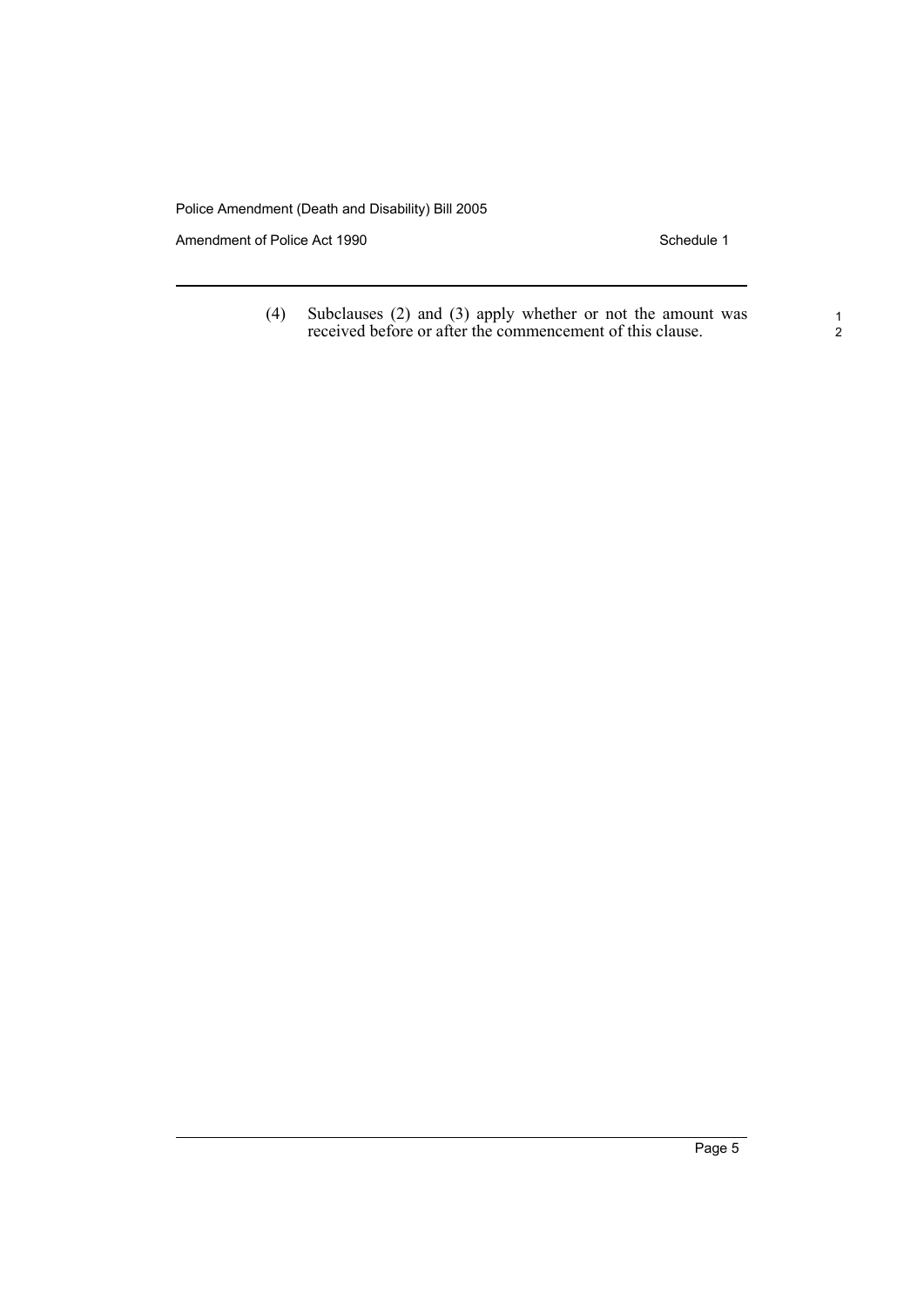Schedule 2 Amendment of State Authorities Superannuation Act 1987

## <span id="page-11-0"></span>**Schedule 2 Amendment of State Authorities Superannuation Act 1987**

| 4  |
|----|
| 5  |
|    |
| 6  |
| 7  |
| 8  |
| 9  |
| 10 |
| 11 |
| 12 |
| 13 |
| 14 |
| 15 |
| 16 |
| 17 |
| 18 |
| 19 |
| 20 |
| 21 |
| 22 |

1  $\mathfrak{p}$ 

3

# (Section 4) **[1] Part 5D** Insert after Part 5C: **Part 5D Death or incapacity benefits for police officers 46AI Definitions** In this Part: *amending Act* means the *Police Amendment (Death and Disability) Act 2005*. *death or incapacity benefit* means a benefit payable to or in respect of a police officer under a police officers award (whether provided for in that award or by or under any Act, law or instrument) if: (a) the police officer dies, or (b) the police officer suffers total and permanent incapacity or partial and permanent incapacity. *police officers award* means a State industrial instrument applying to police officers and prescribed by the regulations for the purposes of this definition. **46AJ Application of Part** This Part has effect despite any other provision of this Act or the regulations. **46AK Provision to be made with respect to death or incapacity benefits for police officers** (1) The regulations may make provision for or with respect to the following: (a) the effect on coverage under this Act for an additional benefit, and liability to pay the additional benefit levy, of a contributor or former contributor who is or was a police officer and who is covered for a death or incapacity benefit,